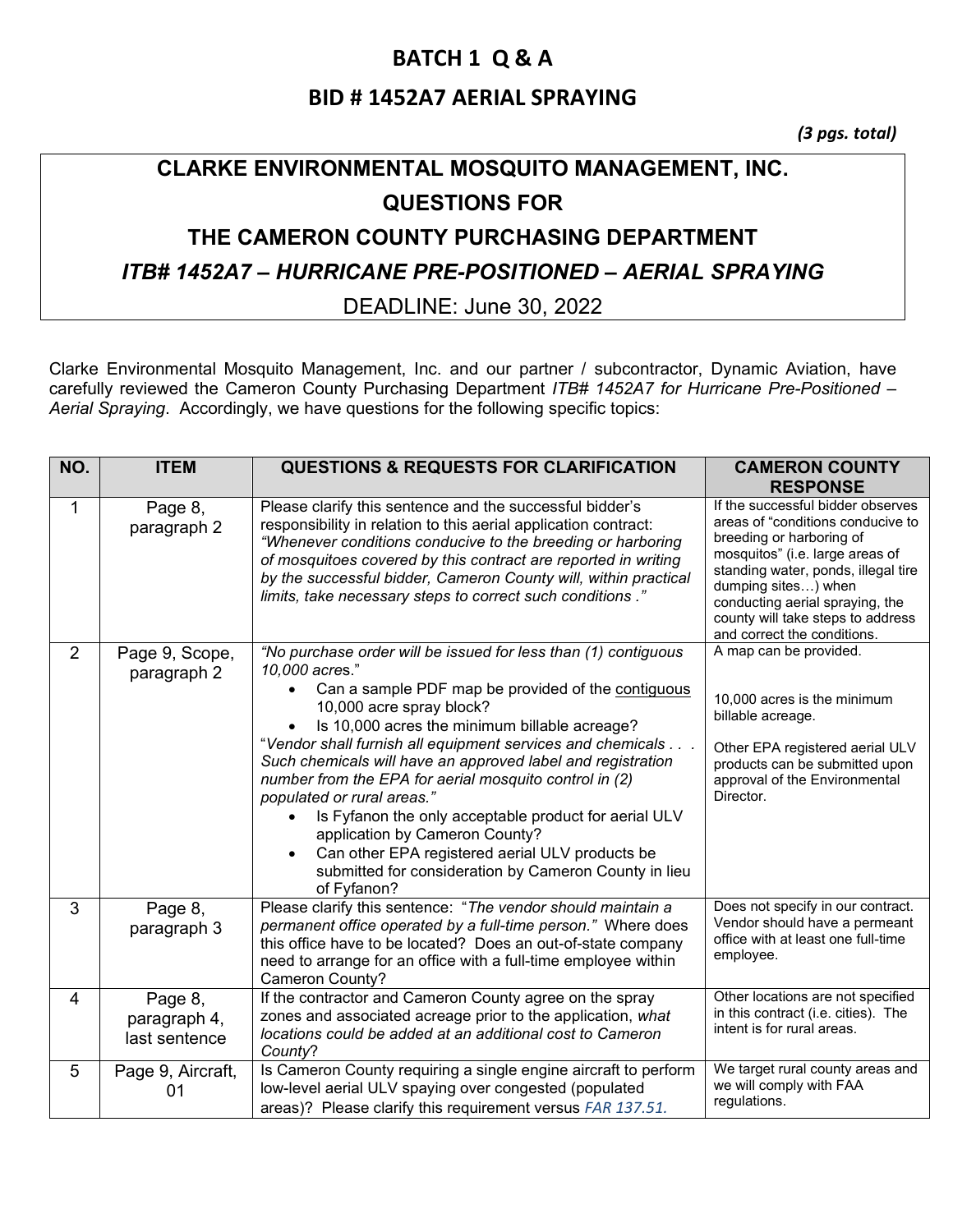|                 |                      | Operation Over a Congested Area - 4.i, ii, and iii. 14 CFR                                                                     |                                                          |
|-----------------|----------------------|--------------------------------------------------------------------------------------------------------------------------------|----------------------------------------------------------|
|                 |                      | 137.51 - Operation over congested areas: General.                                                                              |                                                          |
|                 |                      | (govregs.com). We believe a multi-engine aircraft is required                                                                  |                                                          |
|                 |                      | per the FAA regulations for spraying over a congested                                                                          |                                                          |
|                 |                      | (populated) area. Would a twin-turbine engine aircraft be                                                                      |                                                          |
|                 |                      | acceptable (versus a single engine aircraft) to be compliant                                                                   |                                                          |
|                 |                      | with the FAA and for a higher level of safety?                                                                                 |                                                          |
| 6               | Page 9 - 01 vs.      | Please clarify the required response time to have aircraft                                                                     | Amend page 9-01 to 48 hours.                             |
|                 | Page 12 - 09         | performing aerial ULV spraying in the aftermath of a hurricane.                                                                |                                                          |
|                 |                      | Page 9, 01: "Such aircraft(s) must also be operable and ready                                                                  |                                                          |
|                 |                      | for immediate use within twenty-four (24) hours of notification                                                                |                                                          |
|                 |                      | to the vendor by Cameron County." VS. Page 12 - 09. "The                                                                       |                                                          |
|                 |                      | successful bidder will meet requirements to include                                                                            |                                                          |
|                 |                      | provision of notices at least 48 hours in advance of service and                                                               |                                                          |
|                 |                      | supervision by a licensed certified applicator."                                                                               |                                                          |
| $\overline{7}$  | Page 12 - 09         | Please clarify: "Chemicals must include insect growth                                                                          | Prior to spraying contact                                |
|                 |                      | regulator." We are unaware of any mosquito control adulticide                                                                  | <b>Cameron County Environmental</b><br>Director.         |
|                 |                      | product that contains an insect growth regulator.                                                                              |                                                          |
| 8               | Page 12 - 11         | Please clarify the requirements for the statement: "Vendor will                                                                | Yes                                                      |
|                 |                      | provide a written guarantee of performance and quantity of<br>chemicals used." Would a post-mission report, including a GIS    |                                                          |
|                 |                      | map of the area sprayed, total acres, and a report of the                                                                      |                                                          |
|                 |                      | adulticide quantify sprayed fulfill this requirement?                                                                          |                                                          |
| 9               | Pricing Page -       | Please clarify the required Fyfanon application rate accuracy of                                                               | Must comply with vendor                                  |
|                 | page 14; page 10     | "0.075 ounces per acre." The FMC Fyfanon product label                                                                         | product label requirement.                               |
|                 | $-06$                | specifies a dosage rate range of 1.0 to 3.0 ounces per acre.                                                                   |                                                          |
|                 |                      |                                                                                                                                |                                                          |
|                 |                      | Can pricing for other US EPA and TDA registered products &                                                                     | Yes, other US EPA and TDA<br>registered products can be  |
|                 |                      | application dosage rates per acre be quoted for consideration                                                                  | quoted but must be approved by                           |
|                 |                      | by Cameron County?                                                                                                             | the Environmental Director.                              |
| 10 <sup>°</sup> | Pricing page -       | Please confirm that the unit price per acre is to include                                                                      | Yes, the unit price per acre is to                       |
|                 | page 14              | application and the adulticide product.                                                                                        | include application and adulticide                       |
| 11              |                      | How will Cameron County provide to the vendor the area to be                                                                   | product application.<br>GIS maps will be provided by the |
|                 | Page 12 - 13         | sprayed? For example, will Google Earth files or a PDF map be the                                                              | County.                                                  |
|                 |                      | method to define the spray zones?                                                                                              |                                                          |
|                 |                      |                                                                                                                                |                                                          |
|                 |                      | In the design of the spray zones, can a buffer area around population                                                          | Yes                                                      |
|                 |                      | centers be established to protect against adult mosquito re-<br>infestation? Can spray blocks be squared-off for peak spray-on |                                                          |
|                 |                      | efficiency to minimize the number of turns?                                                                                    |                                                          |
|                 |                      |                                                                                                                                |                                                          |
|                 |                      | Are spray zones prepared by the vendor submitted to Cameron                                                                    | Yes                                                      |
|                 |                      | County for final approval of the area to be sprayed and total acreage?                                                         |                                                          |
| 12 <sup>2</sup> | Page 12 - 14         | Is there a preferred aerial application spray window, such as, sunset                                                          | Yes spraying should take place                           |
|                 |                      | to midnight, or sunset to sunrise?                                                                                             | at mosquito optimal breeding<br>times.                   |
| 13              | Page 13 - 15         | The availability and delivery of the adulticide product in the aftermath                                                       | Yes, the Environmental Director                          |
|                 |                      | of a hurricane will be critical. If the vendor is to provide the adulticide                                                    | will provide the locations.                              |
|                 |                      | product, can an inventory be pre-positioned to a Cameron County                                                                |                                                          |
|                 |                      | facility, the airport base of operation, or an area warehouse facility?                                                        |                                                          |
| 14              | Jet-A Fuel Surcharge | Given the wildly fluctuating and escalating price of Jet-A fuel, can we                                                        | Yes, the proposal can include a                          |
|                 |                      | include in our proposal a fuel surcharge, as necessary and justified, to                                                       | fuel surcharge to account for the                        |
|                 |                      | account for the unpredictable price of Jet A fuel?                                                                             | prices of Jet A fuel.                                    |

 15. Q - Response to Minimum Specifications – For the Bidder's response to minimum specifications, the Bid-No 1452A7 states *" All wording must be written in column to the right and without confusion to avoid disqualification."* For some of our responses there is insufficient space allowed on the PDF document. So to avoid disqualification, can we state in the columns to the right this wording? **PLEASE SEE THE ATTACHED DOCUMENT FOR OUR RESPONSE**

A - If additional space is required to provide a complete response a separate page can be included.